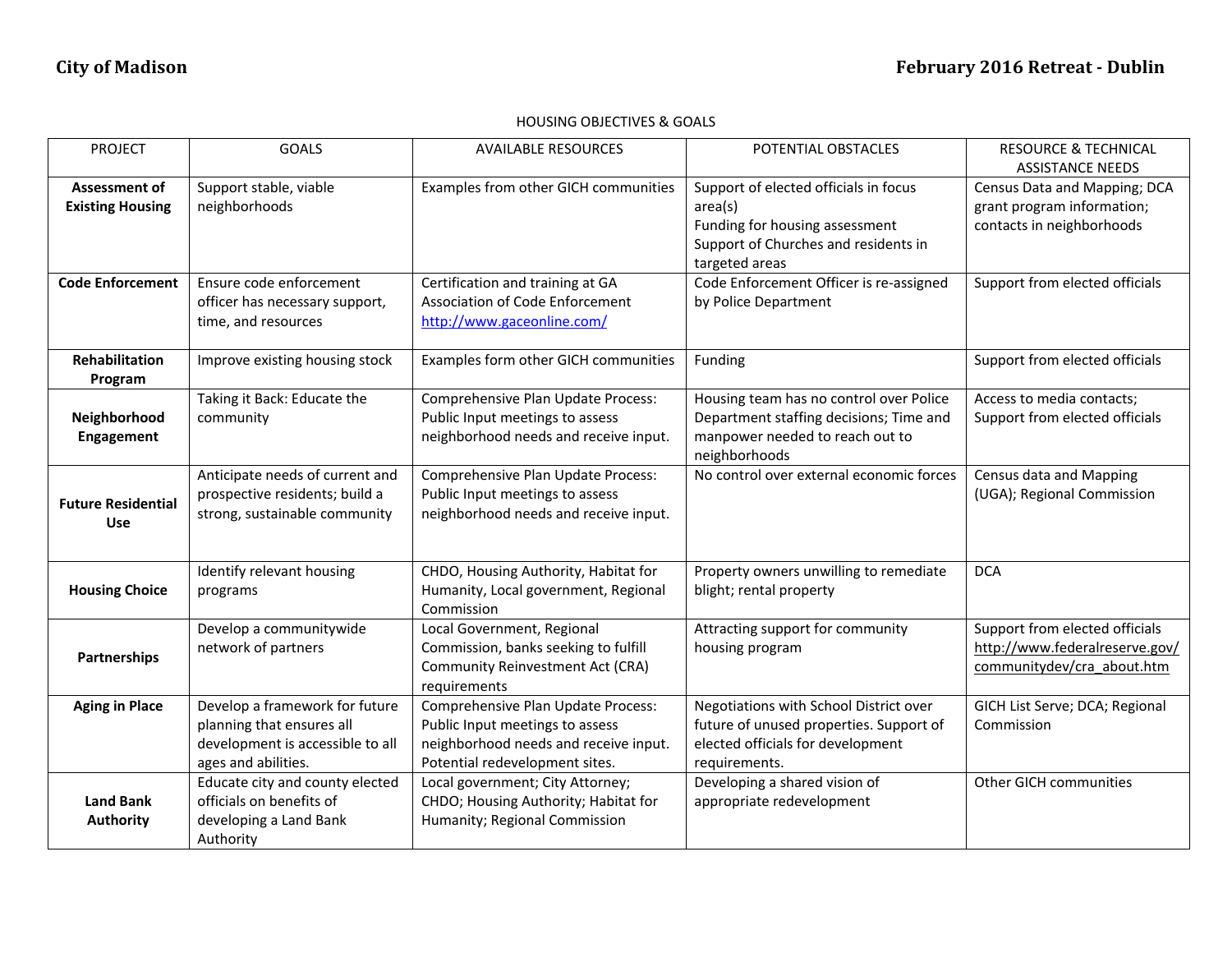## HOUSING WORKPLAN

| <b>PROJECT</b>                                  | <b>GOAL</b>                                       | <b>TIMELINE</b>                 | <b>ACTION STEPS</b>                                                                                                                                                                                                                                                                                                                     | <b>TEAM MEMBER / RESPONSIBILTY</b>                                                                                                                                                                      |
|-------------------------------------------------|---------------------------------------------------|---------------------------------|-----------------------------------------------------------------------------------------------------------------------------------------------------------------------------------------------------------------------------------------------------------------------------------------------------------------------------------------|---------------------------------------------------------------------------------------------------------------------------------------------------------------------------------------------------------|
| (Name of Objective)                             | (Short-term and Long-term goals)                  |                                 |                                                                                                                                                                                                                                                                                                                                         |                                                                                                                                                                                                         |
| <b>Assessment of</b><br><b>Existing Housing</b> | Support stable, viable<br>✓<br>neighborhoods      | February -<br>September<br>2016 | Conduct Housing Assessment to identify houses<br>1.<br>in need of repair or demolition<br>2. Conduct a survey of neighborhood (amenity)<br>needs in target areas.                                                                                                                                                                       | GICH team; City and County<br>government staff                                                                                                                                                          |
|                                                 | Promote neighborhood<br>✓<br>pride                | February -<br>September<br>2016 | Develop incentives to encourage property<br>1.<br>owners to remediate blight or sell for<br>redevelopment<br>Develop landlord registry<br>2.<br>Work with UGA to identify and gather more<br>3.<br>localized Census data that shows pockets of<br>poverty, etc.<br>Map rental v. owner-occupied homes<br>4.                             | GICH team; City and County<br>government staff                                                                                                                                                          |
| <b>Code Enforcement</b>                         | Code Enforcement as a<br>✓<br>consistent presence | February -<br>September<br>2016 | Identify dilapidated properties<br>1.<br>Implement demolition program (top 10<br>2.<br>targeted at rate of 3 per annum)<br>3. Attack blight: Develop cost estimates; property<br>value estimates<br>Update ordinances: Unfit Buildings; Demolition<br>4.<br>by Neglect; Property Maintenance; Slum &<br>Blight                          | GICH team; City and County<br>government staff<br>http://www.gaceonline.com/<br>http://www.gmanet.com/Advice-<br>Knowledge/Sample-<br>Documents/Model-Derelict-and-<br>Blighted-Property-Ordinance.aspx |
| Rehabilitation<br>Program                       | $\checkmark$<br>Improve existing housing<br>stock | February -<br>September<br>2016 | Develop prioritized list of owner-occupied<br>1.<br>houses for rehabilitation<br>2. Engage grant writer; Submit CDBG & CHIP<br>applications for infrastructure & Housing<br>rehabilitation<br>Develop partnerships to fund activities ineligible<br>for CHIP and CDBG<br>Identify match for housing improvement grant<br>4.<br>programs | GICH team; City and County<br>government staff<br>http://www.dca.state.ga.us/housin<br>g/housingdevelopment/programs/h<br>omeinvestment.asp<br>http://www.dca.state.ga.us/comm<br>unities/cdbg/         |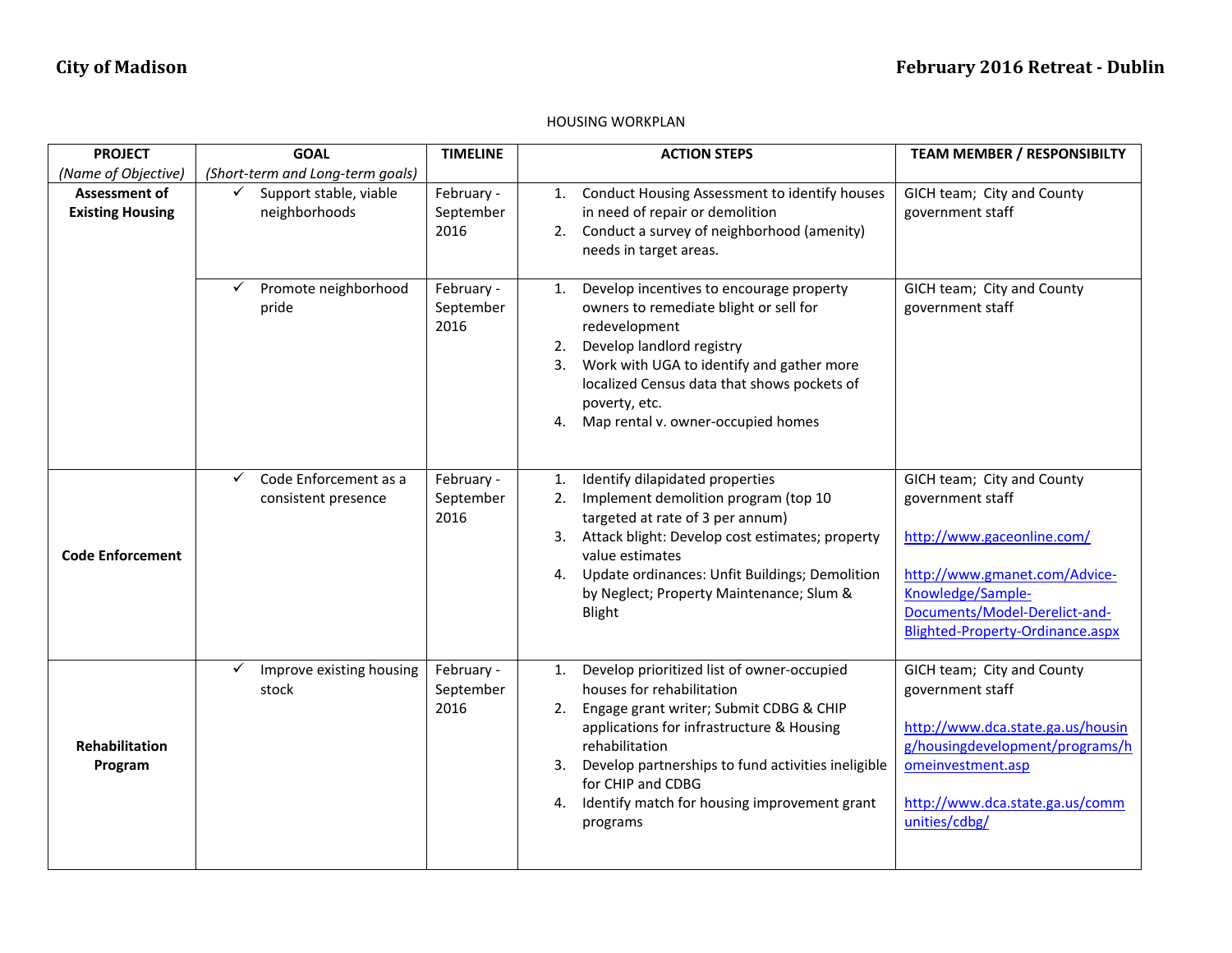## **City** of Madison **February** 2016 Retreat - Dublin

|                           | ✓<br>Taking it Back: Improve | February - | 1. | Identify infrastructure improvements (streets,  | GICH team; City and County        |
|---------------------------|------------------------------|------------|----|-------------------------------------------------|-----------------------------------|
|                           | Infrastructure; Support      | September  |    | lighting, etc.), to reduce crime.               | government staff                  |
|                           | the community                | 2016       | 2. | Organize neighborhood clean-up day in target    |                                   |
|                           |                              |            |    | area(s); providing t-shirts and lunch to        | http://cebcp.org/evidence-based-  |
|                           |                              |            |    | participants.                                   | policing/what-works-in-           |
|                           |                              |            | 3. | Establish Housing Opportunity Commission to     | policing/research-evidence-       |
|                           |                              |            |    | carry on work of GICH team.                     | review/broken-windows-policing/   |
|                           |                              |            | 4. | Host a Housing Planning Forum/Open House -      |                                   |
| Neighborhood              |                              |            |    | <b>July 2016</b>                                |                                   |
| <b>Engagement</b>         | Taking it Back: Educate      | February - | 1. | Support development of neighborhood             | GICH team; City and County        |
|                           | the community                | September  |    | associations and neighborhood watch.            | government staff                  |
|                           |                              | 2016       | 2. | Identify appropriate methods of                 |                                   |
|                           |                              |            |    | communication to reach each housing             | https://www.talgov.com/parks/par  |
|                           |                              |            |    | population.                                     | ks-neighborhood-h2guide1.aspx     |
|                           |                              |            | 3. | Recruit block captains and distribute awareness |                                   |
|                           |                              |            |    | flyers.                                         |                                   |
|                           |                              |            | 4. | Solicit input on housing issues from residents, |                                   |
|                           |                              |            |    | to support the Comprehensive Planning           |                                   |
|                           |                              |            |    | Process.                                        |                                   |
|                           | ✓<br>Anticipate needs of     | February - | 1. | Develop and distribute a survey to realtors to  | GICH team; City and County        |
|                           | current and prospective      | September  |    | identify amenities sought by prospective        | government staff                  |
|                           | residents; build a strong,   | 2016       |    | residents                                       |                                   |
| <b>Future Residential</b> | sustainable community        |            | 2. | Solicit input from current residents during     | http://www.unitedgrowth.org/pdfs  |
| Use                       |                              |            |    | Comprehensive Plan update process               | /reports/BGN 28-45.pdf            |
|                           |                              |            | 3. | Incorporate GICH Work Plan goals into           |                                   |
|                           |                              |            |    | Comprehensive Plan                              |                                   |
|                           | Identify relevant housing    | February - | 1. | Build communitywide awareness of Home           | https://www.dca.ga.gov/GeorgiaDr  |
|                           | programs                     | September  |    | <b>Ownership Programs</b>                       | eam/                              |
|                           |                              | 2016       | 2. | Identify funding or developers who can provide  |                                   |
|                           |                              |            |    | assisted living, workforce, and middle-income   | http://www.rd.usda.gov/programs-  |
| <b>Housing Choice</b>     |                              |            |    | housing                                         | services/single-family-housing-   |
|                           |                              |            | 3. | Work with developers on potential LIHTC         | guaranteed-loan-program           |
|                           |                              |            |    | developments                                    |                                   |
|                           |                              |            | 4. | Educate eligible Housing Choice Voucher         | http://portal.hud.gov/hudportal/H |
|                           |                              |            |    | recipients about homeownership options          | UD?src=/program offices/public in |
|                           |                              |            |    |                                                 | dian housing/programs/hcv/home    |
|                           |                              |            |    |                                                 | ownership                         |
|                           |                              |            |    |                                                 |                                   |